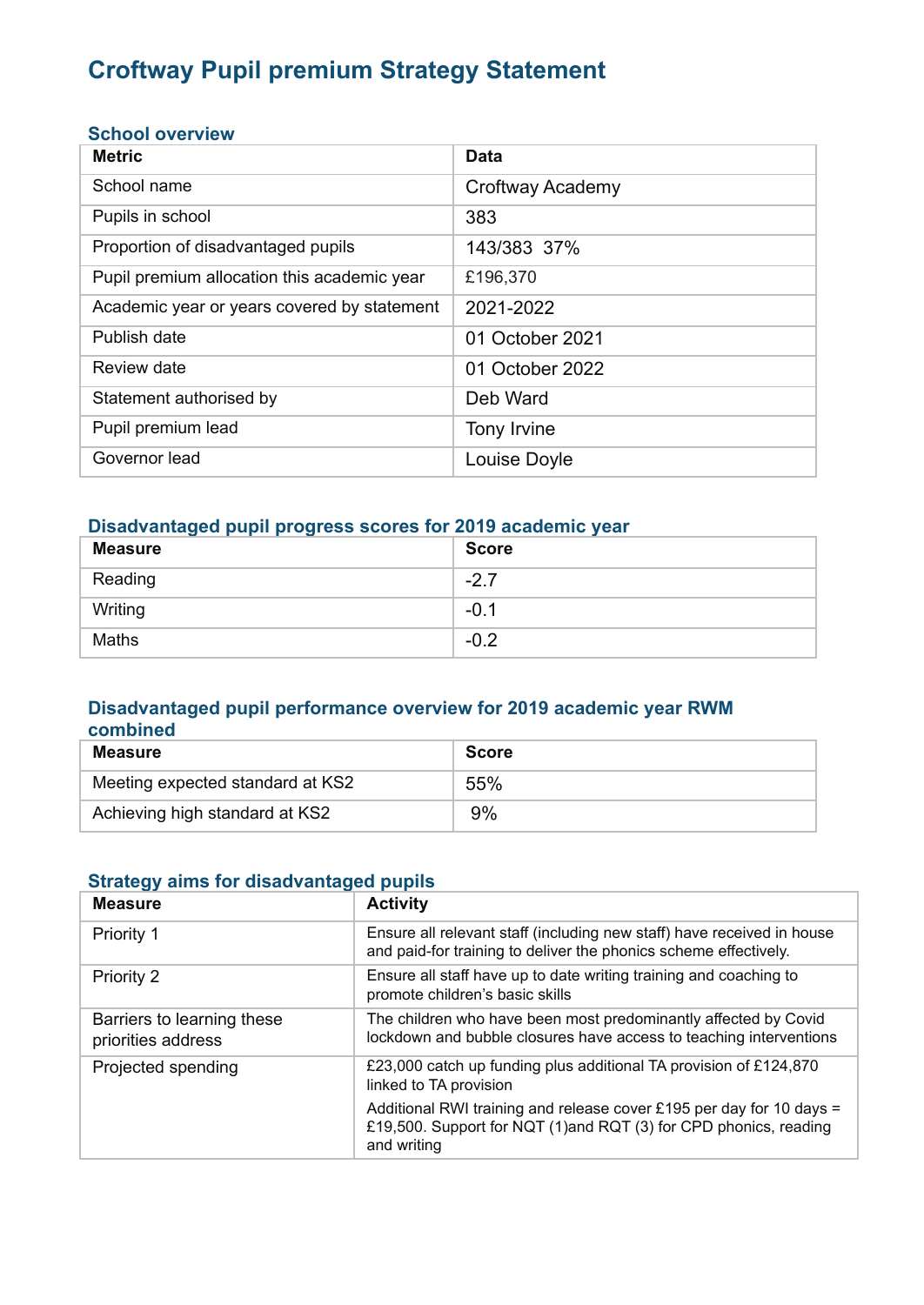| TUUUTIIN PITUTTUU TUI UUTTUTTUU UUUUUTIITU YUUT LUL LULLE<br>Aim | <b>Target</b>                                                                                                                                              | <b>Target date</b> |
|------------------------------------------------------------------|------------------------------------------------------------------------------------------------------------------------------------------------------------|--------------------|
| Progress in Reading                                              | Phonics to be in line with National<br>expectations at Y1 and Y2.                                                                                          | <b>July 2022</b>   |
|                                                                  | Reading to be fluent by the end of<br>KS <sub>1</sub>                                                                                                      |                    |
|                                                                  | Reading at the end of KS2 to be<br>broadly in line with National<br><b>Expectations</b>                                                                    |                    |
| Progress in Writing                                              | Writing to address the identified<br>SPAG needs across school and also<br>at KS2 to be broadly in line with<br><b>National Expectations</b>                | <b>July 2022</b>   |
| Progress in Mathematics                                          | Mathematics to be broadly in line with<br>National Expectations at the end of<br>KS2 and at Y4 the Times Table to be<br>at least 20% higher than June 2021 | <b>July 2022</b>   |
| Phonics                                                          | To be broadly in line with National<br><b>Expectations</b>                                                                                                 | May 2022           |
| Other                                                            | Improve attendance of disadvantaged<br>children and SEND children to within<br>2% of National all children's<br>expectations.                              | <b>July 2022</b>   |

## **Teaching priorities for current academic year 2021 2022**

# **Teaching priorities for current academic year**

| Aim                     | <b>Target</b>                                                                  | <b>Target date</b> |
|-------------------------|--------------------------------------------------------------------------------|--------------------|
| Progress in Reading     | Achieve national average scores<br>in KS2 Reading above 0                      | Sept 21            |
| Progress in Writing     | Achieve national average<br>progress scores in KS2 Writing<br>above -          | Sept 21            |
| Progress in Mathematics | Achieve average KS2<br>Mathematics progress score for<br>our school is above 0 | Sept 21            |
| <b>Phonics</b>          | Achieve national average<br>expected standard in PSC                           | Sept 21            |
| Other                   | Improve attendance of<br>disadvantaged pupils to LA<br>average (97.5%)         | Sept 21            |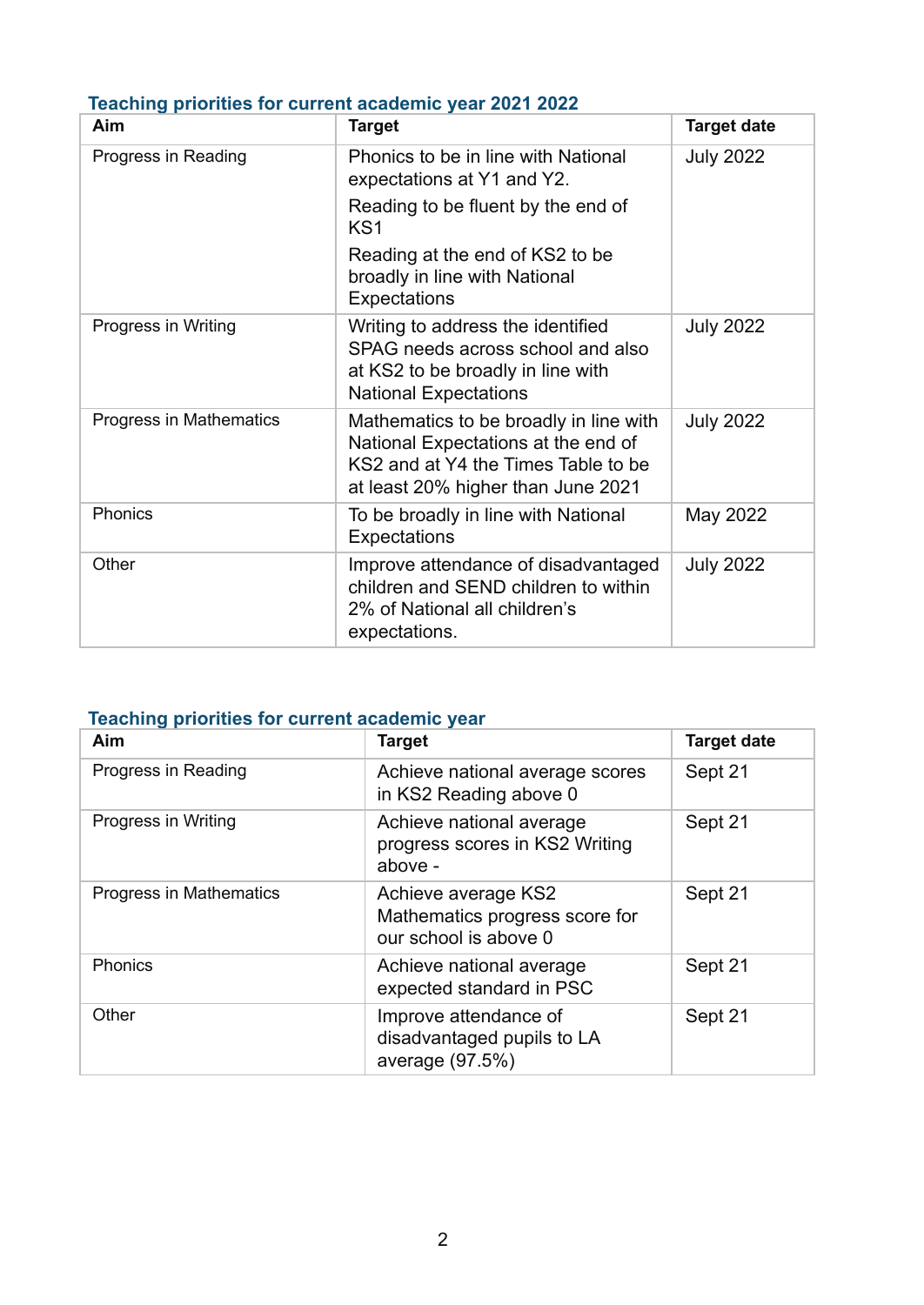# **Targeted academic support for current academic year**

| <b>Measure</b>                                   | <b>Activity</b>                                                                                                                                                                                  |
|--------------------------------------------------|--------------------------------------------------------------------------------------------------------------------------------------------------------------------------------------------------|
| Priority 1                                       | All new staff to have RWI phonics training and<br>existing staff have regular CPD refresher sessions                                                                                             |
| <b>Priority 2</b>                                | Writing is developed to enable children to have<br>greater opportunity for writing in KS1 and for longer<br>pieces of writing in KS2                                                             |
| Barriers to learning these<br>priorities address | The children who have been most predominantly<br>affected by Covid lockdown and bubble closures<br>have access to teaching interventions. Interventions<br>are planned and monitored rigorously. |
| Projected spending                               | £196,370                                                                                                                                                                                         |

### **Wider strategies for current academic year**

| <b>Measure</b>                                   | <b>Activity</b>                                                                                                                                                                                         |
|--------------------------------------------------|---------------------------------------------------------------------------------------------------------------------------------------------------------------------------------------------------------|
| <b>Priority 1</b>                                | Providing incentives for reading and wider reading.<br>Provide catch up learning interventions. Use Star<br>reader to identify specific area of maths that require<br>additional learning and teaching. |
| Priority 2                                       | Focus on the SPAG aspects of writing and secure<br>the non negotiables for all year groups. Review and<br>improve KS1 writing in Y1 especially to ensure<br>maximised opportunities for writing.        |
| Priority 3                                       | Embed maths mastery and develop children's<br>arithmetic with special focus on Y4 times tables                                                                                                          |
| Barriers to learning these<br>priorities address | Ensuring staff use evidence-based whole-class<br>teaching interventions<br>Attendance to improve                                                                                                        |
| Projected spending                               | £29,000 (from expenditure above) plus additional<br>reading resources £5,000 per year.                                                                                                                  |
|                                                  |                                                                                                                                                                                                         |

# **Monitoring and Implementation**

| Area             | <b>Challenge</b>                                                                                                                                                       | <b>Mitigating action</b>                                                         |
|------------------|------------------------------------------------------------------------------------------------------------------------------------------------------------------------|----------------------------------------------------------------------------------|
| Teaching         | Providing CPD and gaptask<br>time to embed CPD then<br>monitor the impact and quality<br>of CPD within the classroom<br>and impact on children's<br>recorded learning. | Training days. Staff meeting<br>times for CPD input and then<br>application time |
| Targeted support | Intervention groups for<br>phonics, reading including                                                                                                                  | Academic mentor, TA<br>deployment (with EHCP                                     |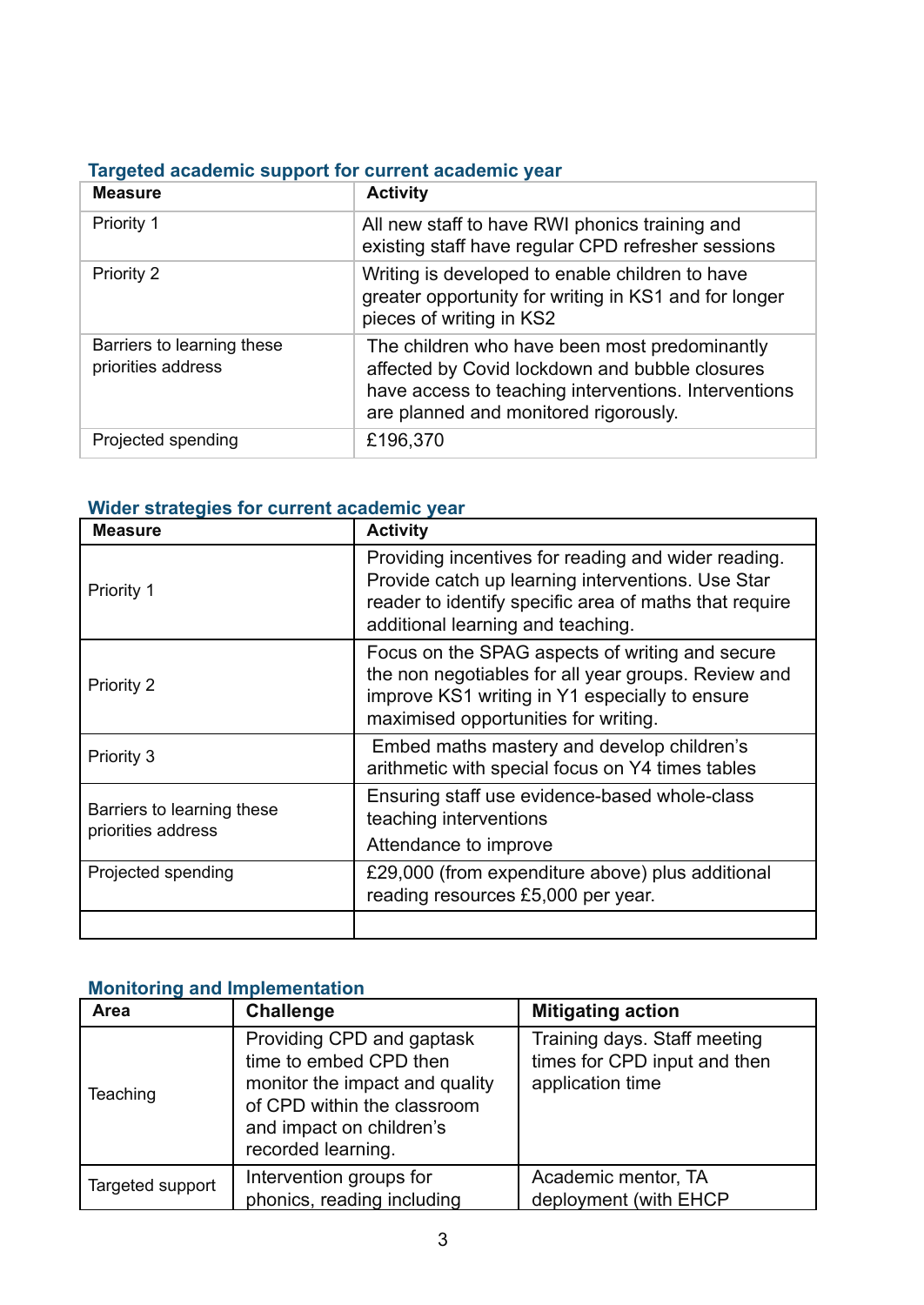|                  | tiered reading and maths focus<br>learning                                                                                                             | children) linked targets and<br>intervention.                                                               |
|------------------|--------------------------------------------------------------------------------------------------------------------------------------------------------|-------------------------------------------------------------------------------------------------------------|
| Wider strategies | Parents with personal weaker<br>Literacy and numeracy skills<br>and EAL parents have parental<br>support sessions and<br>opportunities (Covid allowed) | Work as a 3 school provision for<br>support for parents through the<br>family team and Family Team<br>lead. |